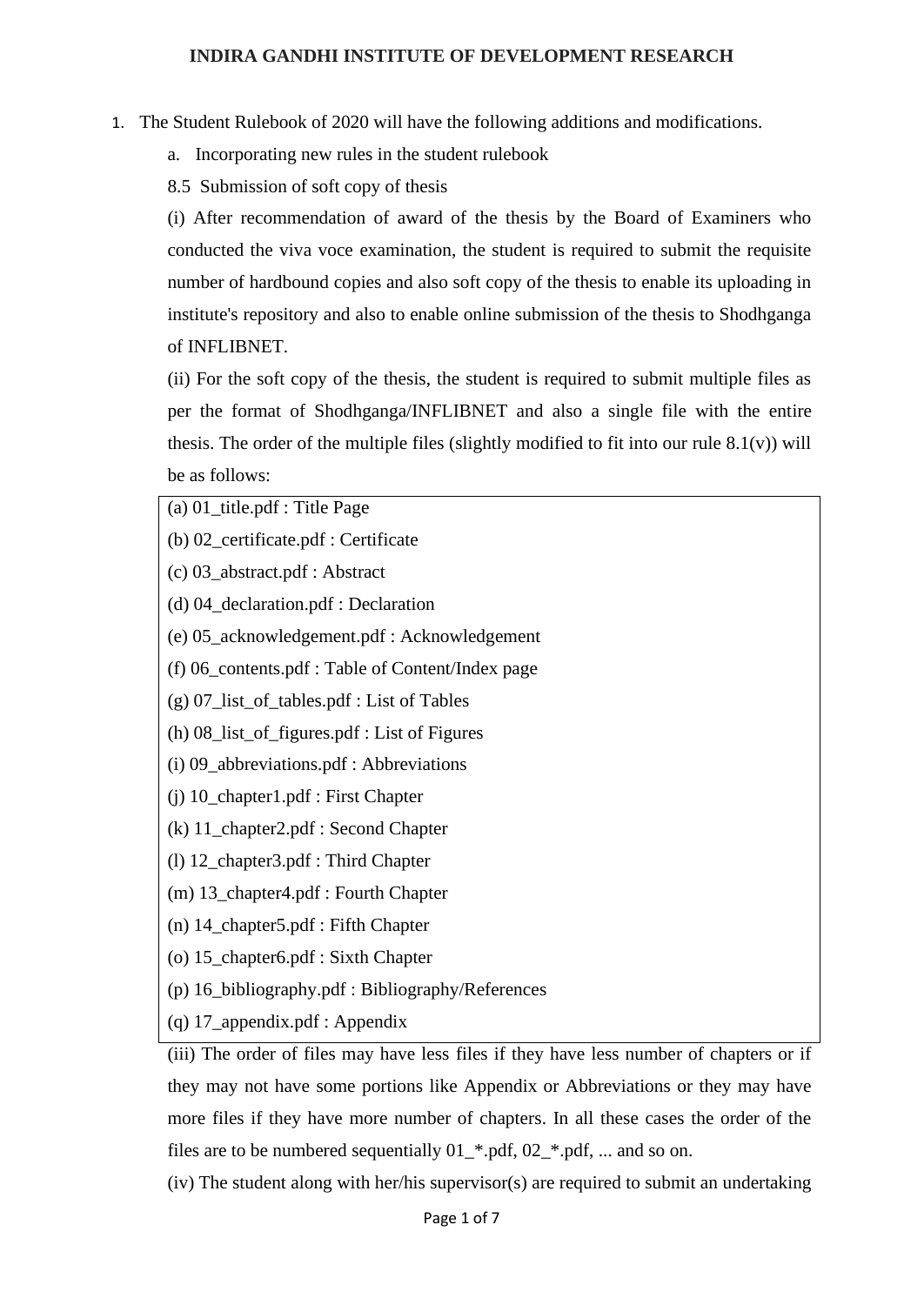to enable uploading of the thesis to the institute's repository and to enable online submission of the thesis to Shodhganga of INFLIBNET. The format of undertaking to be obtained from the student before the student is issued the certificate from the Board of Examiners after successful defence of the viva-voce examination will be as follows:

> Indira Gandhi Institute of Development Research Dean Academic Affairs, Student Office Undertaking for submission of soft copy of MPhil/PhD thesis

- 1. Thesis Title:
- 2. Name of Researcher:
- 3. Name of Supervisor(s):
- 4. Registration Date:
- 5. Viva Date (the date of successful defence in the viva-voce examination)
- 6. Award Date (the date of approval from Board) to be incorporated later by Office -
- 7. Keywords:
- 8. Accompanying Materials:

We hereby agree that the soft copy of the thesis can be uploaded on IGIDR's institutional repository and INFLIBNET's national repository 'Shodhaganga' or other repositories as per the rules and regulations of INFLIBNET/UGC.

Signature of the Supervisor(s) Signature of the Student

(v) The submission of a soft copy to be part of 'No Dues/Clearance' prior to award of Ph.D. degree.

(vi) The student is also required to submit necessary soft copies along with spiral bound during the first submission as also during any revised submission. (vii) All submissions of thesis (first, revisions, if any, and final versions) will be subject to similarity check for plagiarism, which will exclude (a) all quoted work reproduced with all necessary permission and/or attribution, (b) all references, bibliography, table of content, preface and acknowledgements, and (c) all generic terms, laws, standard symbols and standard equations. To ensure that the research work carried out by the student is based on original ideas, the abstract, summary, hypothesis, observations, results, conclusions and recommendations will be subject to a similarity check up to 10 per cent. The similarity check shall exclude a common knowledge or coincidental terms, up to fourteen (14) consecutive words.

(viii) The embargo for uploading will be as per agreement with INFLIBNET.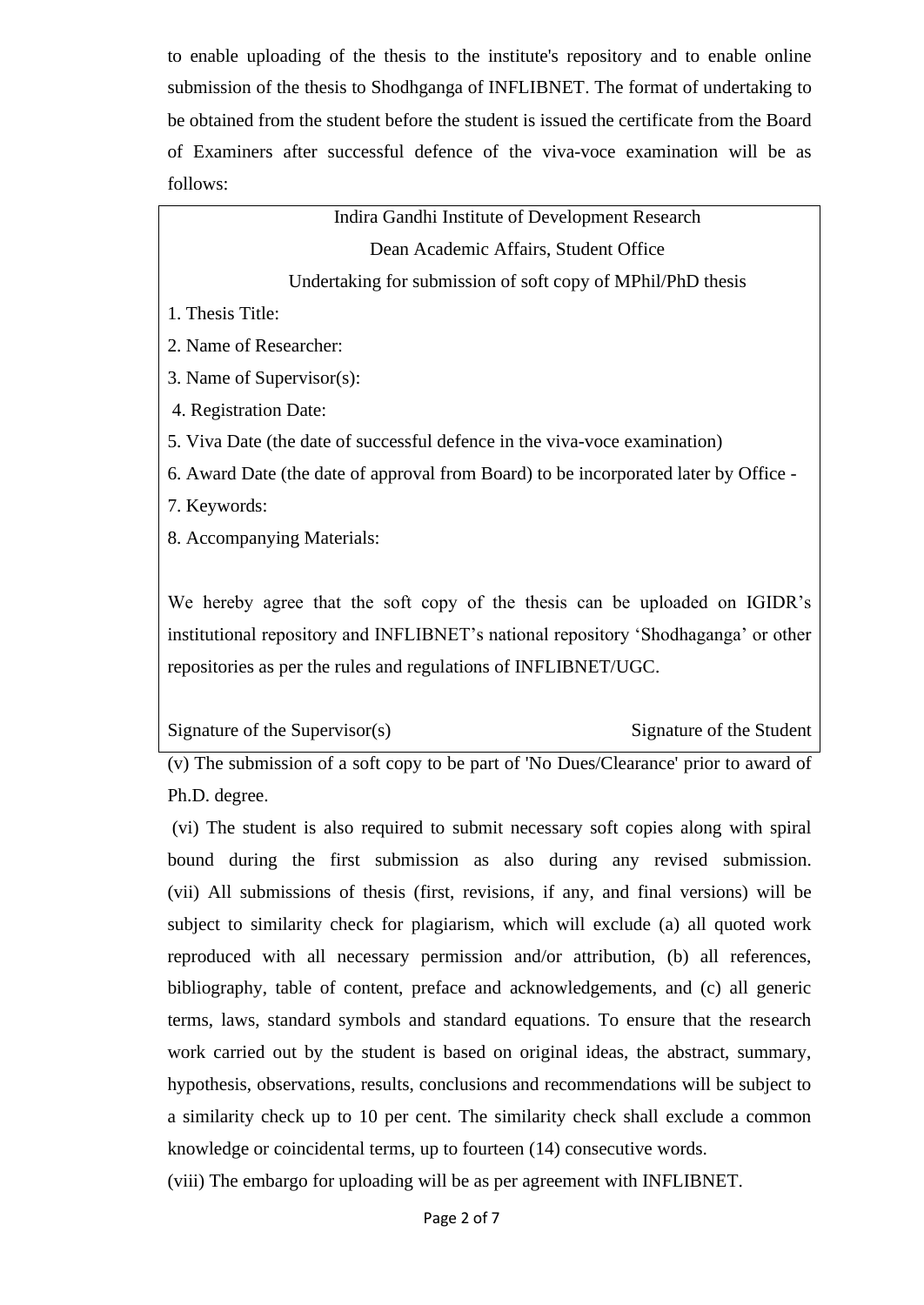b. Modification of existing rules in the student rulebook of 2020 (also applicable to equivalent earlier rulebooks), see changes in bold.

(i) In the existing rule  $8.1(v)(c)$ , the order of pages in sync with proposed  $8.5(ii)$  will be as follows:

(a) Title page

(b) Page of certification

**(c)** [earlier (i)] Abstract

**(d)** [earlier (c)] Declaration by candidate

**(e)** [earlier (h)] Acknowledgements (optional)

**(f)** [earlier (d)] Table of contents

**(g)** [earlier (e)] List of tables (if any)

**(h)** [earlier (f)] List of figures (if any)

**(i)** [earlier (g)] Glossary of symbols (optional)

(j) Introduction Chapter

(k) Main Chapters

(l) Conclusion Chapter

**(m)** References (listed in alphabetical order in international journal style)

**(n)** Appendices (if there is any)

(ii) The title page in rule 8.2 to be made generic

## **Title of Thesis**

(Student's name)

A Thesis Submitted in Partial Fulfillment of the Requirements for the Award of the Degree of Doctor of Philosophy

## **Month Year**

Indira Gandhi Institute of Development Research, Mumbai, India.

(iii) The title for 8.3 to read as: Certifications**/Declarations** for Ph.D. Thesis

(iv) The rule  $8.3(v)$  will now be:

The format of the certification by the thesis committee members in the first submission is as follows:

Indira Gandhi Institute of Development Research

This is to certify that the thesis "**Title of Thesis**" by (Name of the Student) is an original contribution and has not been submitted elsewhere for the award of any other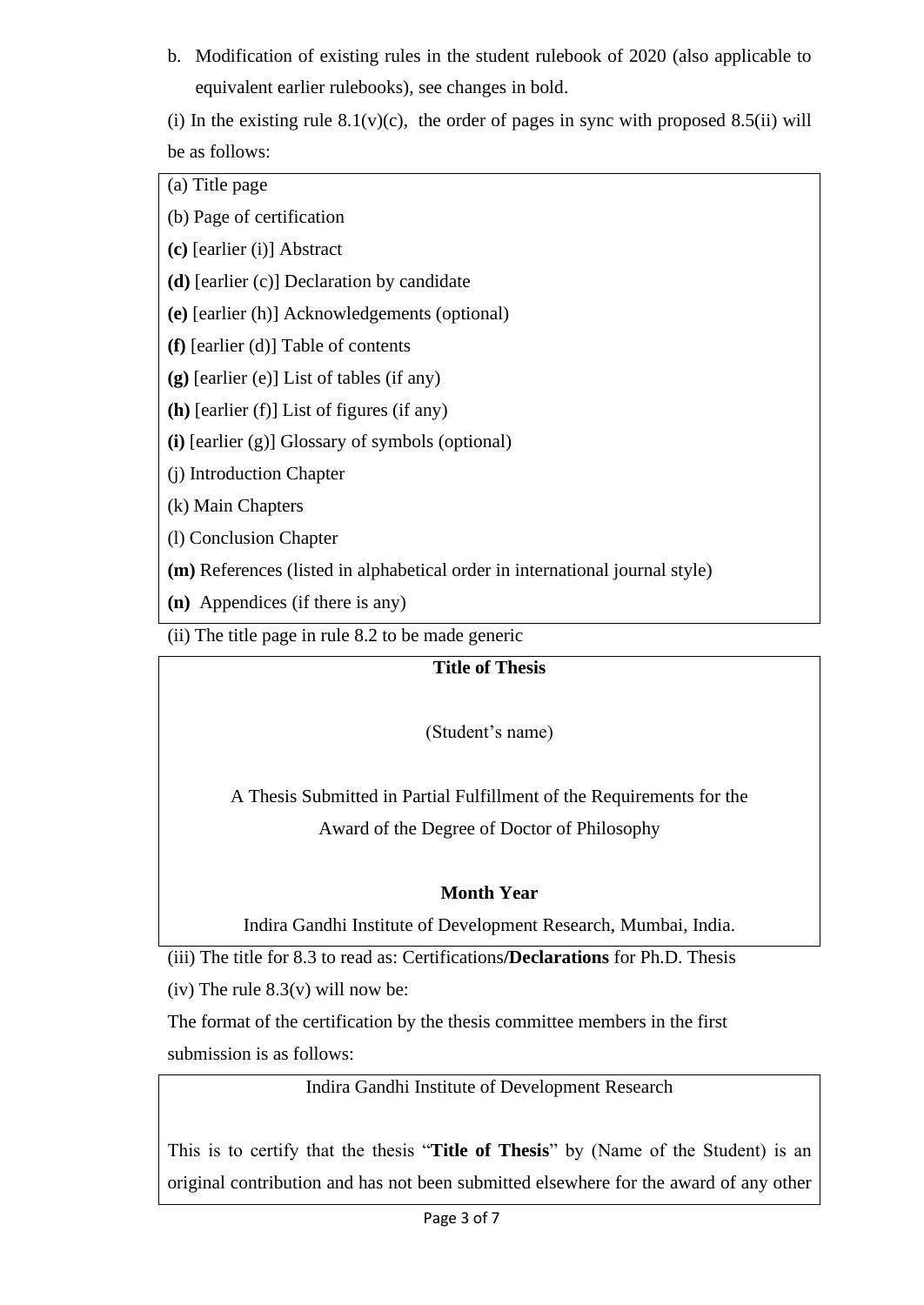| degree. We recommend that the thesis be considered for the award of the degree of |       |
|-----------------------------------------------------------------------------------|-------|
| Doctor of Philosophy.                                                             |       |
|                                                                                   |       |
|                                                                                   |       |
|                                                                                   | Date: |
| (Name of Thesis Supervisor)                                                       |       |
|                                                                                   |       |
|                                                                                   | Date: |
| (Name of Thesis Committee Member)                                                 |       |
| or Supervisor if there are two                                                    |       |
| Supervisors)                                                                      |       |
|                                                                                   |       |
|                                                                                   | Date: |
| (Name of Thesis Committee Member)                                                 |       |

(v) The rule 8.3(vii) will be as follows

The format of the **declaration** by the student is as follows:

# **Declaration**

**I hereby affirm that the research for the thesis "Title of Thesis" being submitted to the Indira Gandhi Institute of Development Research, Mumbai, India for the award of the Doctor of Philosophy was carried out by me. I also hereby affirm that the thesis is an original contribution and has not been submitted elsewhere for the award of any other degree.**

Date:……………………….

(Name of the Student)

(vi) The rule  $8.3(ix)$  will be as follows

………………………………………………

The format of the certification in the revised thesis (second round of submission **and subsequent rounds of submission, if required**) by the thesis supervisor(s) is as follows:

Indira Gandhi Institute of Development Research

This is to certify that the thesis "**Title of Thesis**" by (Name of the Student) has been revised in light of the comments made by the examiners. **I/We** recommend that the thesis should be considered for the award of the degree of Doctor of Philosophy.

………………………………………….. Date:……………………….